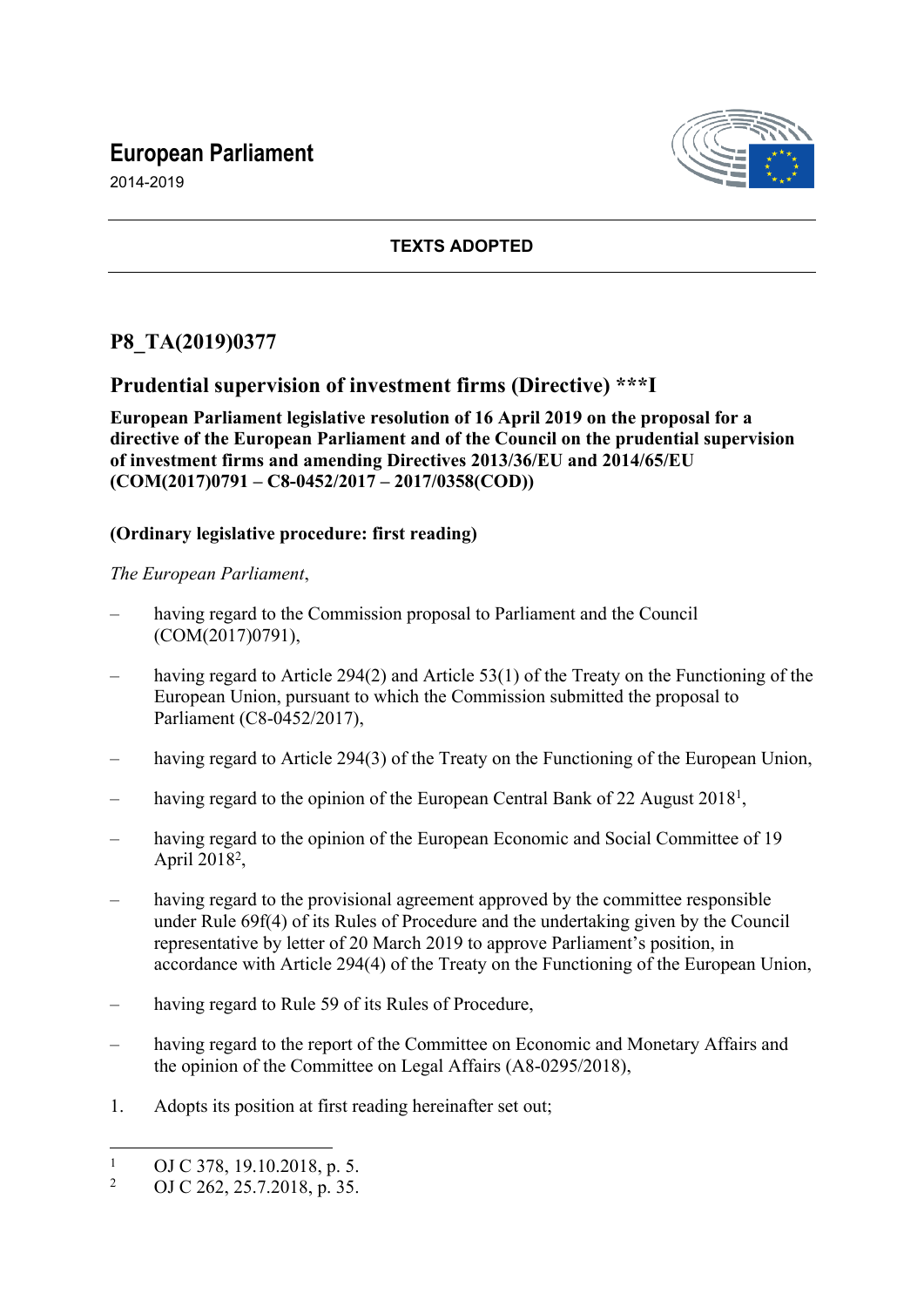- 2. Calls on the Commission to refer the matter to Parliament again if it replaces, substantially amends or intends to substantially amend its proposal;
- 3. Instructs its President to forward its position to the Council, the Commission and the national parliaments.